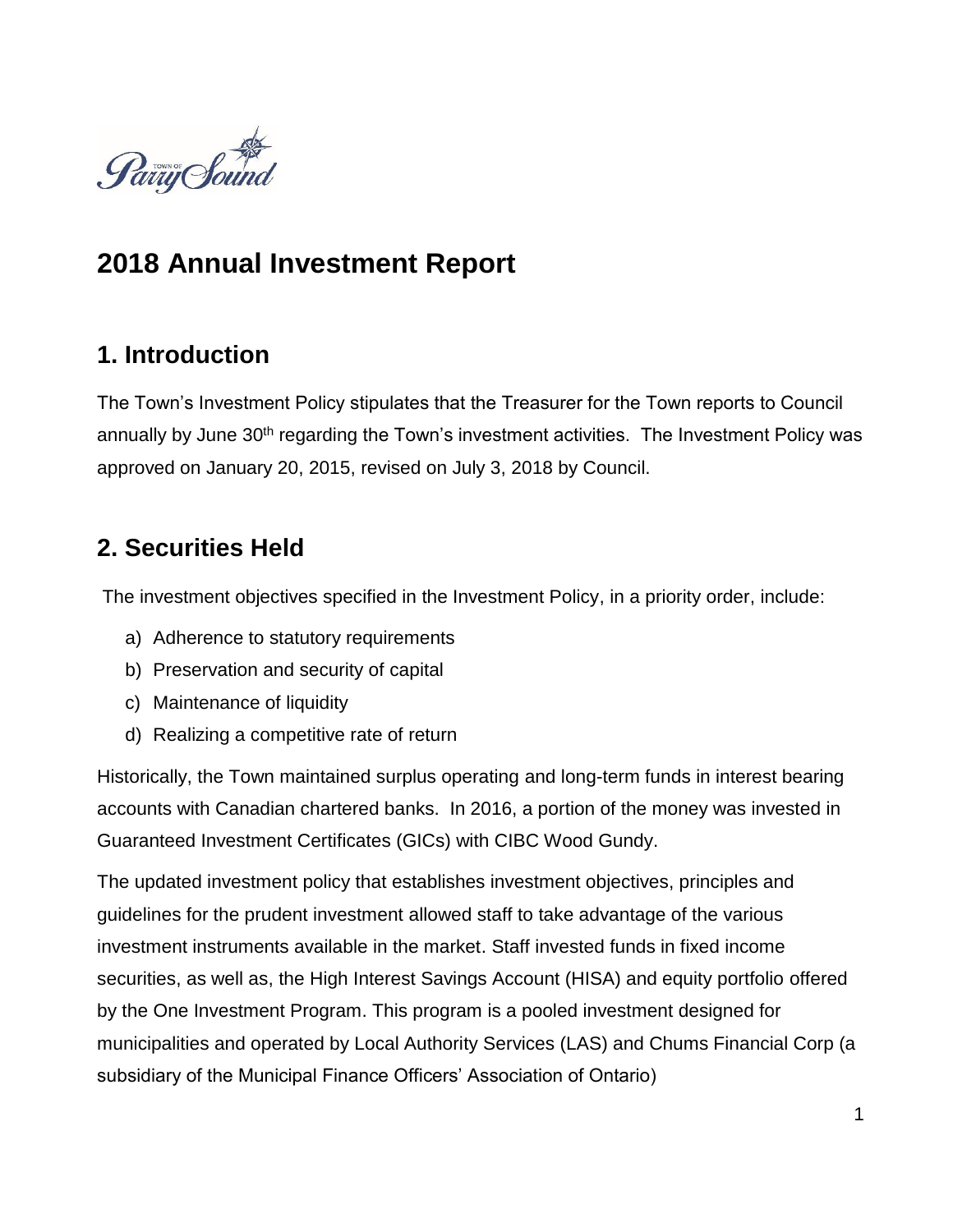Below are categories of the securities held by the Town as at December 31, 2018, with individual securities listed in *Appendix A – List of Securities Held*.

- Operating bank accounts held with a Canadian chartered bank (Bank of Nova Scotia)
- Guaranteed Investment Certificates (GICs) held with CIBC Wood Gundy
- Fixed income securities (fixed rate bonds held with BMO Nesbitt Burns)
- High Interest Savings Account (HISA) with the One Investment Program
- Equity portfolio of the One Investment Program
- Loan to the West Parry Sound District Museum
- Investment in Lakeland Holdings Inc.

The bank accounts held with the Bank of Nova Scotia are interest bearing accounts earning interest between 1.55% and 2.3% in 2018 depending on the prime rate.

The HISA and equity holdings with the One Investment Program has a high level of liquidity as withdrawals from the program take only one business day. HISA, currently has an interest rate of 2.415% (Prime less 1.535%) similarly to other interest-bearing accounts and is regarded as a comparatively safe investment vehicle. The equity investment, however, involves a high level of risk as preservation of capital is not guaranteed in equity investments.

The GICs are not as liquid in that early redemption will result in penalties.

The fixed rate bonds (fixed income securities) held with BMO Nesbitt Burns have maturity dates. However, Bonds are tradable in the secondary market, which provides liquidity. Caution should be given to bond investments as the market value of a bond fluctuates with the interest rate in the market.

Due to the reduced liquidity of GICs and bonds, investments in these instruments were structured in such a way that funds were divided into smaller portions, the maturity dates of which are laddered, so that the Town will redeem a portion of the investment in each year.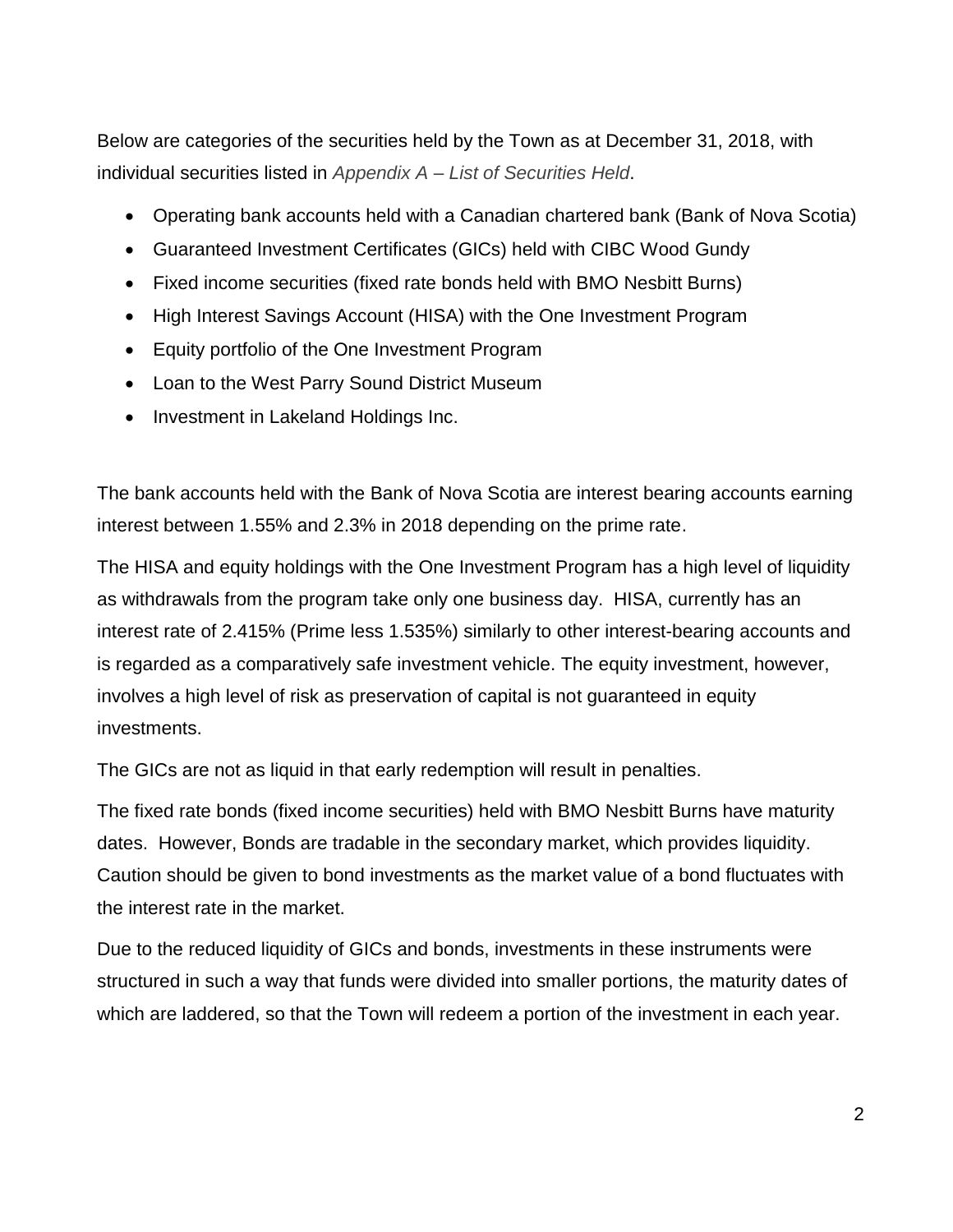The loan to the West Parry Sound District Museum has no fixed terms of repayment. During 2018, the museum repaid \$277.00 of the loan principle.

## **3. Portfolio Mix and Realized / Unrealized Gains or Losses**

|                                                          | 2018                                      |                            |                         | 2017                                          |                                               |                         |
|----------------------------------------------------------|-------------------------------------------|----------------------------|-------------------------|-----------------------------------------------|-----------------------------------------------|-------------------------|
|                                                          | <b>Balance at</b><br><b>Dec 31</b><br>\$) | $%$ of<br><b>Portfolio</b> | <b>Realized</b><br>Gain | <b>Unrealized</b><br>Gain/<br>$(loss)$ $(\$)$ | <b>Balance at</b><br><b>Dec 31</b><br>$($ \$) | <b>Realized</b><br>Gain |
| <b>Operating Bank Accounts</b>                           | 5,359,491                                 | 25.7%                      | 129,661                 |                                               | 8,383,528                                     | 215,451                 |
| <b>High Interest Savings</b><br>Account - One Investment | 4,738,370                                 | 22.7%                      | 91,024                  | ۰                                             | 1,647,347                                     | 3,633                   |
| Guaranteed Investment<br>Certificates                    | 2,955,919                                 | 14.2%                      | 79,798                  | ٠                                             | 4,161,109                                     | 64,701                  |
| <b>Fixed Rate Bonds</b>                                  | 1,003,815                                 | 4.8%                       | 28,481                  | (2,350)                                       | 1,002,348                                     | 5,125                   |
| Equity - One Investment                                  | 900,000                                   | 4.3%                       |                         | 22,557                                        | 900,000                                       |                         |
| Loan to West Parry<br><b>Sound District Museum</b>       | 23,798                                    | 0.1%                       | 300                     |                                               | 24,375                                        | 463                     |
| Investment in Lakeland<br>Holdings Inc.                  | 5,855,104                                 | 28.1%                      | 294,878                 |                                               | 5,855,104                                     | 236,292                 |
| <b>Total Cash and</b><br><b>Investments</b>              | 20,836,496                                | 100.00%                    | 624,142                 | 20,207                                        | 21,973,811                                    | 525,665                 |

The Town's investment portfolio is summarized as follows:

The investment duration of the GICs and fixed rate bonds held by the Town ranges from 1 to 5 years. The total holdings in these two categories were 14.2% of the portfolio, which is within the target range of 0% to 60% specified in the Investment Policy.

The portfolio had a balance of \$20,836,496 at the end of 2018 and generated total investment income of \$624,142 during the year, compared to \$525,665 in 2017. In addition, 2018 had an unrealized gain of \$20,207, consisting of \$22,557 unrealized gain from the equity holdings net of \$2,350 unrealized loss from the bond holdings. The unrealized gain and loss is the difference between the market value and the book value of the securities.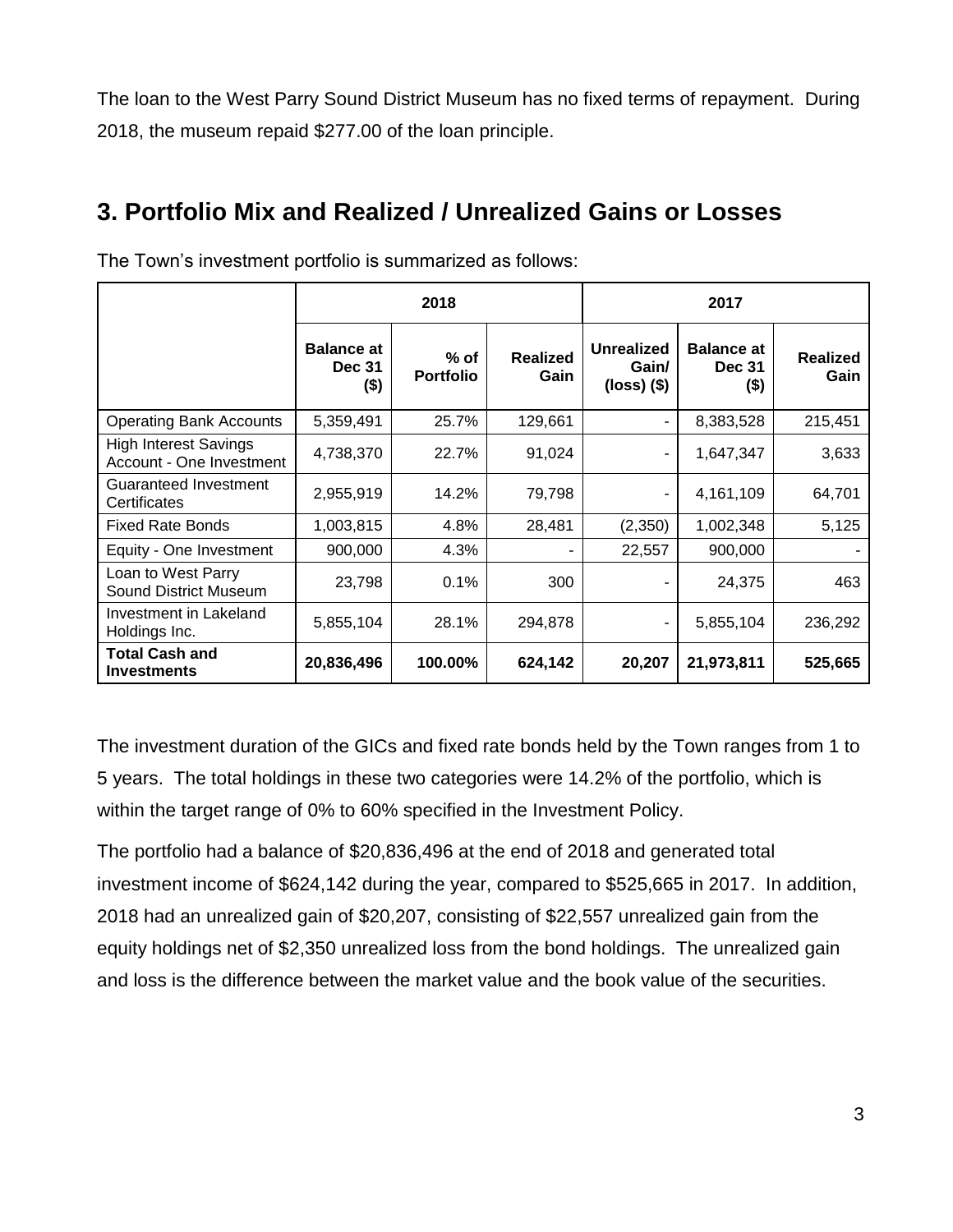# **4. Portfolio Summary by Fund**

The Town's portfolio consists of general funds, trust funds, reserve funds and other investments.

### **4.1 General Fund**

The general fund, including the general operating account and reserves, were invested in the following instruments:

|                                            | 2018                                       |                                    | 2017                                       |                                    |
|--------------------------------------------|--------------------------------------------|------------------------------------|--------------------------------------------|------------------------------------|
| Amounts in \$                              | <b>Balance at</b><br><b>December</b><br>31 | <b>Investment</b><br><b>Income</b> | <b>Balance at</b><br><b>December</b><br>31 | <b>Investment</b><br><b>Income</b> |
| Scotia Bank - General Operating<br>Account | 2,664,622                                  | 77,526                             | 5,633,304                                  | 152,780                            |
| GICs - CIBC                                | 2,814,796                                  | 79,798                             | 4,021,109                                  | 64,701                             |
| <b>BMO Nesbitt Burns</b>                   | 1,003,815                                  | 28,481                             | 1,002,348                                  | 5,125                              |
| <b>Total General Funds</b>                 | 6,483,233                                  | 185,805                            | 10,656,761                                 | 222,606                            |

#### **4.2 Trust Funds**

The trust funds, which are not available for the general use of the Town's operations, are invested in the interest-bearing accounts with Nova Scotia Bank. The balances of the trust funds at December 31, 2018 and investment income in 2018 are as follows:

|                                | 2018                                       |                                    | 2017                                       |                                    |  |
|--------------------------------|--------------------------------------------|------------------------------------|--------------------------------------------|------------------------------------|--|
| Amounts in \$                  | <b>Balance at</b><br><b>December</b><br>31 | <b>Investment</b><br><b>Income</b> | <b>Balance at</b><br><b>December</b><br>31 | <b>Investment</b><br><b>Income</b> |  |
| <b>Sylvan Acres Cemetery</b>   | 176,552                                    | 3,229                              | 165,508                                    | 1,994                              |  |
| <b>Hillcrest Cemetery</b>      | 117,723                                    | 2,196                              | 112,579                                    | 1,357                              |  |
| <b>Trinity Memorial Garden</b> | 1,792                                      | 33                                 | 1,632                                      |                                    |  |
| <b>Total Trust Funds</b>       | 296,067                                    | 5,459                              | 279,719                                    | 3,351                              |  |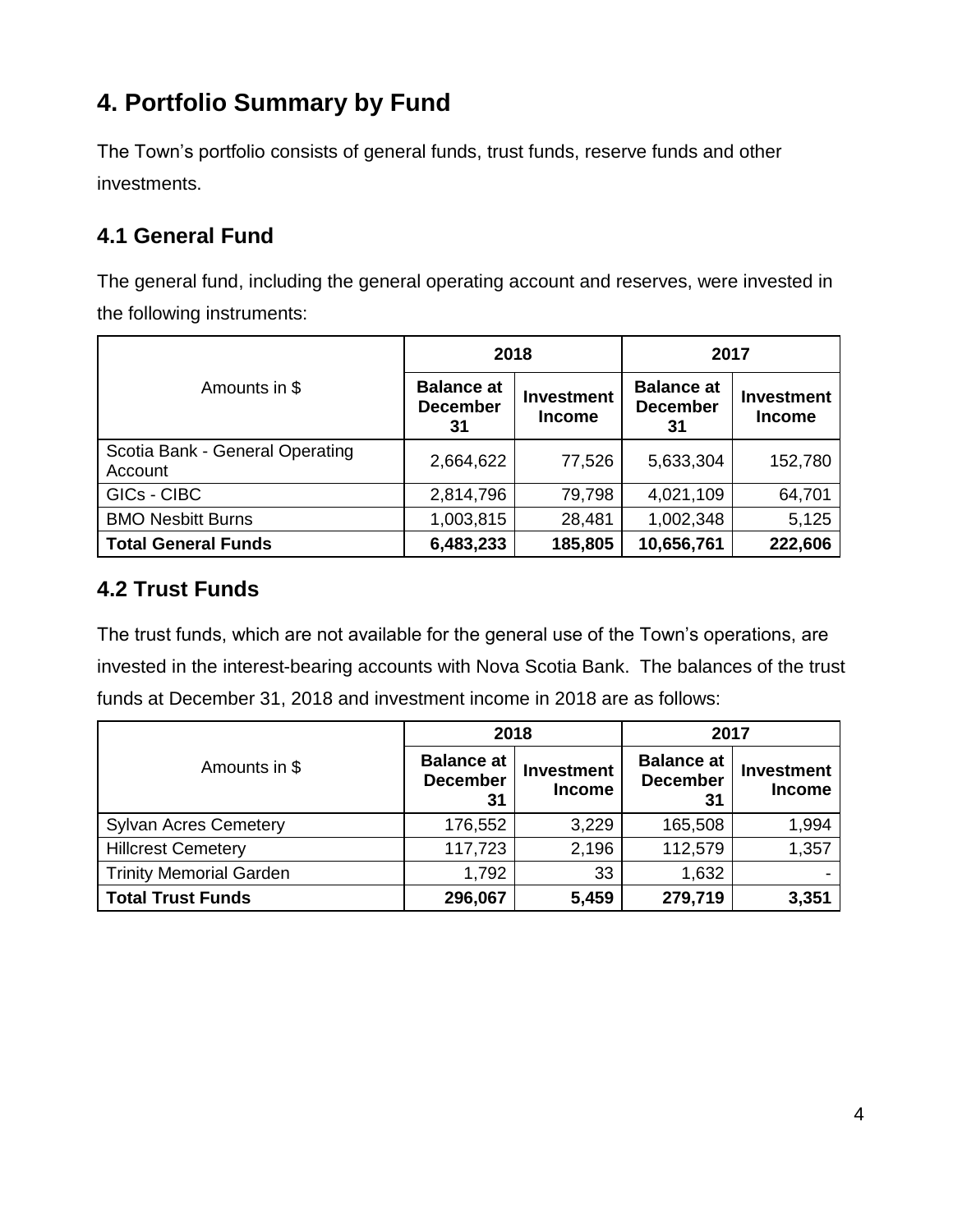### **4.3 Reserve Funds**

Investment for the Reserve funds, which are under either contractual obligations or legislative restrictive, are listed as follows:

|                                          | 2018                                       |                                    | 2017                                       |                                    |  |
|------------------------------------------|--------------------------------------------|------------------------------------|--------------------------------------------|------------------------------------|--|
| Amounts in \$                            | <b>Balance at</b><br><b>December</b><br>31 | <b>Investment</b><br><b>Income</b> | <b>Balance at</b><br><b>December</b><br>31 | <b>Investment</b><br><b>Income</b> |  |
| Capital Asset Legacy Fund                | 1,247,980                                  | 6,557                              | 1,231,492                                  | 15,115                             |  |
| Capital Replacement Reserve Fund         | 271,174                                    | 7,670                              | 456,165                                    | 5,269                              |  |
| Lot Levy                                 | 89,221                                     | 1,821                              | 87,400                                     | 1,068                              |  |
| <b>Development Charges</b>               | 18,280                                     | 350                                | 17,930                                     | 216                                |  |
| <b>Water Development</b>                 | 125,596                                    | 2,332                              | 109,583                                    | 1,311                              |  |
| Municipal Property                       | 93,022                                     | 1,913                              | 125,720                                    | 1,518                              |  |
| Parking                                  | 140,172                                    | 3,028                              | 151,956                                    | 2,604                              |  |
| Sewer Development                        | 121,938                                    | 2,262                              | 105,996                                    | 1,268                              |  |
| Pool - in trust                          | 46,060                                     | 942                                | 45,140                                     | 552                                |  |
| <b>EMS Severance</b>                     | 558,627                                    | 10,693                             | 547,934                                    | 6,609                              |  |
| <b>EMS Surplus</b>                       | 1,030,886                                  | 20,070                             | 1,042,745                                  | 12,948                             |  |
| <b>EMS Equipment / Capital</b>           | 227,543                                    | 6,752                              | 444,868                                    | 7,470                              |  |
| <b>Fire Training</b>                     | 7,792                                      | 149                                | 7,643                                      | 92                                 |  |
| <b>WPS Association</b>                   | 1,460                                      | 28                                 | 1,432                                      | 17                                 |  |
| <b>Smelter Wharf</b>                     | 374,789                                    | 7,170                              | 325,759                                    | 3,820                              |  |
| Bobby Orr Hall of Fame Reserve<br>Fund   | 155,647                                    | 3,975                              | 144,332                                    | 912                                |  |
| <b>Treetops Reserve Fund</b>             | 1,807                                      | 180                                | 14,122                                     | 96                                 |  |
| <b>Provincial Public Transit Gas Tax</b> | 50,967                                     | 768                                | 37,247                                     | 392                                |  |
| <b>BOHF Special Project</b>              | 268,675                                    | 5,463                              | 260,388                                    | 1,674                              |  |
| Federal Gas Tax <sup>1</sup>             | 289,914                                    | 2,751                              |                                            |                                    |  |
| Splashpad Reserve <sup>2</sup>           | 40,765                                     | 765                                |                                            |                                    |  |
| <b>Total Reserve Funds</b>               | 5,162,314                                  | 85,640                             | 5,157,852                                  | 62,953                             |  |

Notes:

- 1. A Federal Gas Tax Reserve Fund Account was set up in 2018 for the unapplied \$287,163 of Federal gas tax fund at the end of 2017.
- 2. A Splashpad Reserve Fund Account was set up in 2018 as per Resolution # 2018-019 for the allocated \$40,000.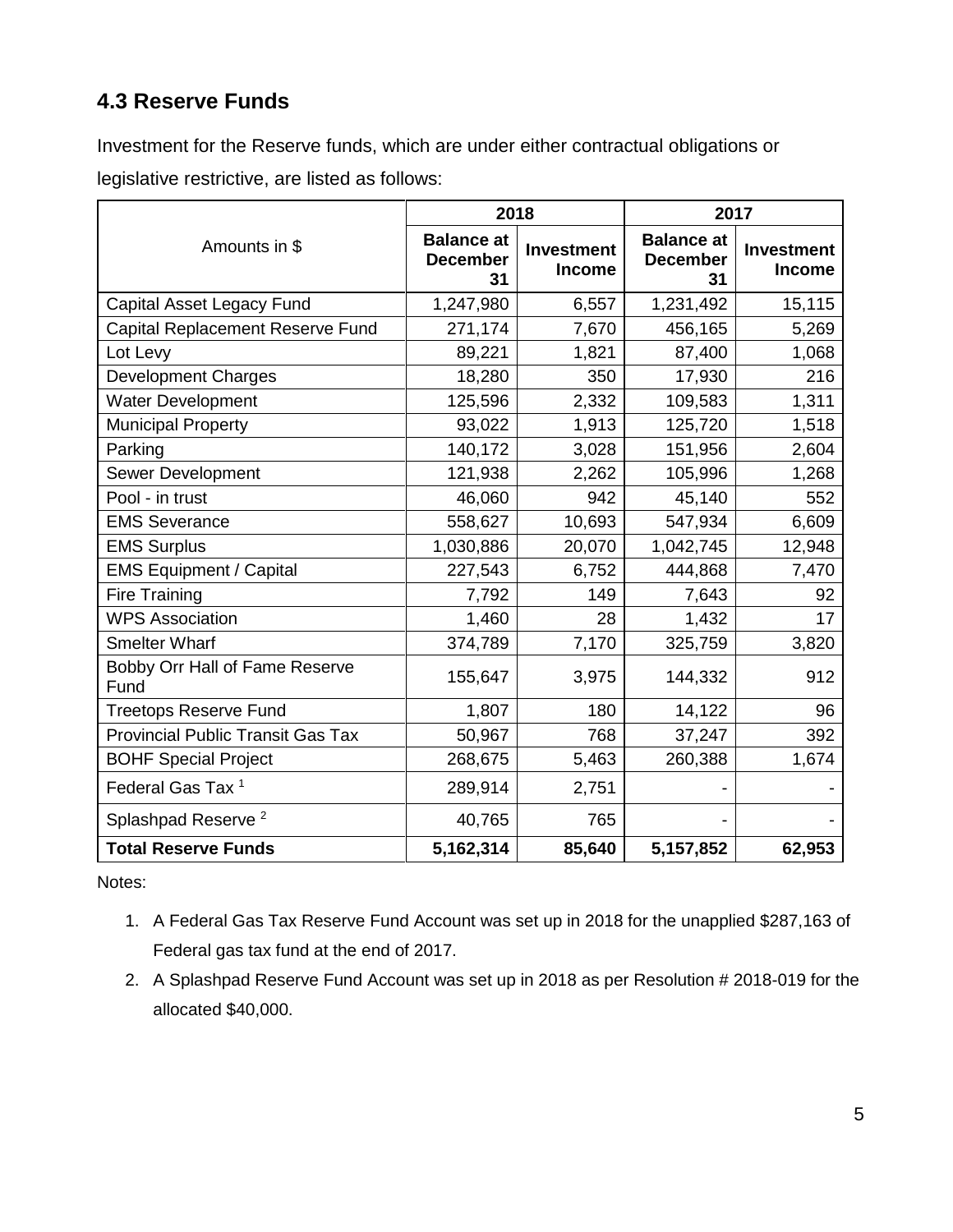Of the \$5,162,314 reserve funds, \$2,399,801 was invested in interest bearing accounts with Bank of Nova Scotia, \$141,122 in GICs, \$1,765,040 in HISA with the One Investment Program, and the remaining \$900,000 in the equity portfolio of the One Investment Program.

It is noted that although the equity portfolio had a total of \$22,557 unrealized gain at the year end, the gain has reduced substantially for where it was at year end 2017 (\$50,257). This demonstrates the volatility of the equity market.

Unless it is for a long-term investment, the Town should not allocate funds to equity and equity investment for funds with long investment terms should be limited as well.

#### **4.4 Other Investments**

|                                             | 2018                                       |                                    | 2017                                       |                             |  |
|---------------------------------------------|--------------------------------------------|------------------------------------|--------------------------------------------|-----------------------------|--|
| Amounts in \$                               | <b>Balance at</b><br><b>December</b><br>31 | <b>Investment</b><br><b>Income</b> | <b>Balance at</b><br><b>December</b><br>31 | Investment<br><b>Income</b> |  |
| Loan to West Parry Sound District<br>Museum | 23,798                                     | 300                                | 24,375                                     | 463                         |  |
| Investment in Lakeland Holdings Inc.        | 5,855,104                                  | 294,878                            | 5,855,104                                  | 236,292                     |  |
| <b>Total Trust Funds</b>                    | 5,878,902                                  | 295,178                            | 5,879,479                                  | 236,755                     |  |

Other investments are not cash equivalents and consist of:

# **5. Statement of Compliance**

All investments adhere to the approved Investment Policy. In addition, all investments meet the eligibility requirements set out by Ontario Regulation 438/97 of the *Municipal Act, 2001*, which specifies limits for each type of investment that can be held.